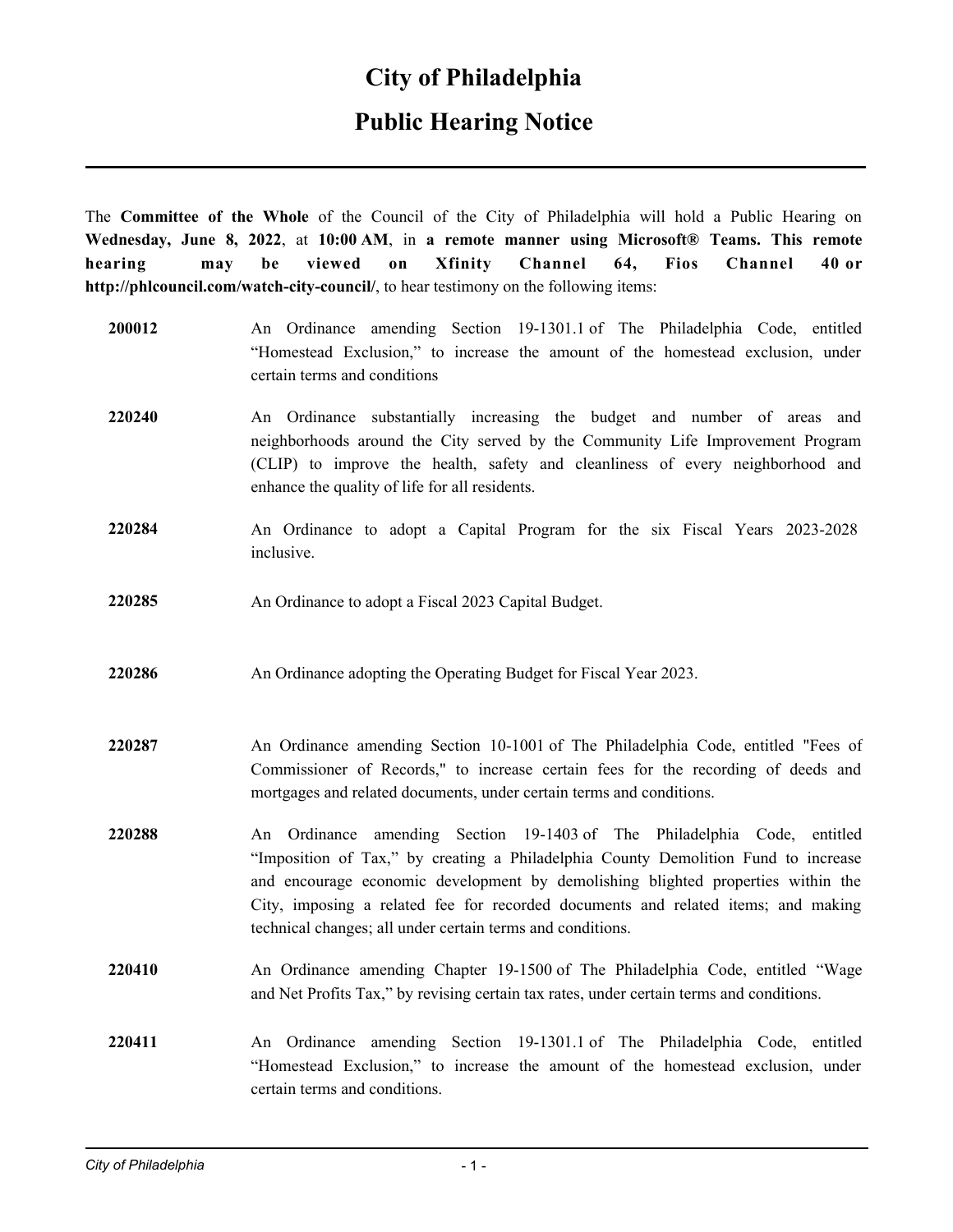## **Public Hearing Notice**

**220412** An Ordinance amending Chapter 19-3900 of The Philadelphia Code, entitled "Tax Exemptions for Longtime Owner-Occupants of Residential Properties," to revise the cap on the total amount of exemptions authorized in the program, all under certain terms and conditions. **220413** An Ordinance amending Section 19-1303 of The Philadelphia Code, entitled "Discounts and Additions to Tax," by tolling additions, interest and penalties on real estate tax when the assessed value of property is under appeal and limiting tax payments due based on certain assessments under appeal; all under certain terms and conditions. **220421** An Ordinance amending Chapter 19-2900 of Title 19 of The Philadelphia Code, entitled "Senior Citizen Low Income Special Tax Provisions," by extending the deadline for low-income seniors to apply for a refund or forgiveness of Real Estate Taxes, under certain terms and conditions. **220444** An Ordinance amending Chapter 20-500 of The Philadelphia Code, entitled "Councilmanic Districts," by revising the approximate population in each of the Councilmanic Districts to include state and county prisoner data, under certain terms and conditions. **220455** An Ordinance amending Section 19-1301.1 of The Philadelphia Code, entitled "Homestead Exclusion," to increase the amount of the homestead exclusion, under certain terms and conditions. **220485** An Ordinance amending Section 19-2600 of The Philadelphia Code, entitled "Business Income and Receipts Taxes," with respect to allocation and apportionment of income and receipts inside and outside of the City, all under certain terms and conditions. **220497** An Ordinance amending Chapter 19-3900 of The Philadelphia Code, entitled "Tax Exemptions for Longtime Owner-Occupants of Residential Properties," to modify parameters of tax exemptions for longtime residential owner-occupants, all under certain terms and conditions **220499** An Ordinance amending Chapter 19-2900 of The Philadelphia Code, entitled "Senior Citizen Low Income Special Tax Provisions," to modify parameters of special tax

under certain terms and conditions.

provisions for low-income seniors, including the deadline for filing an application, all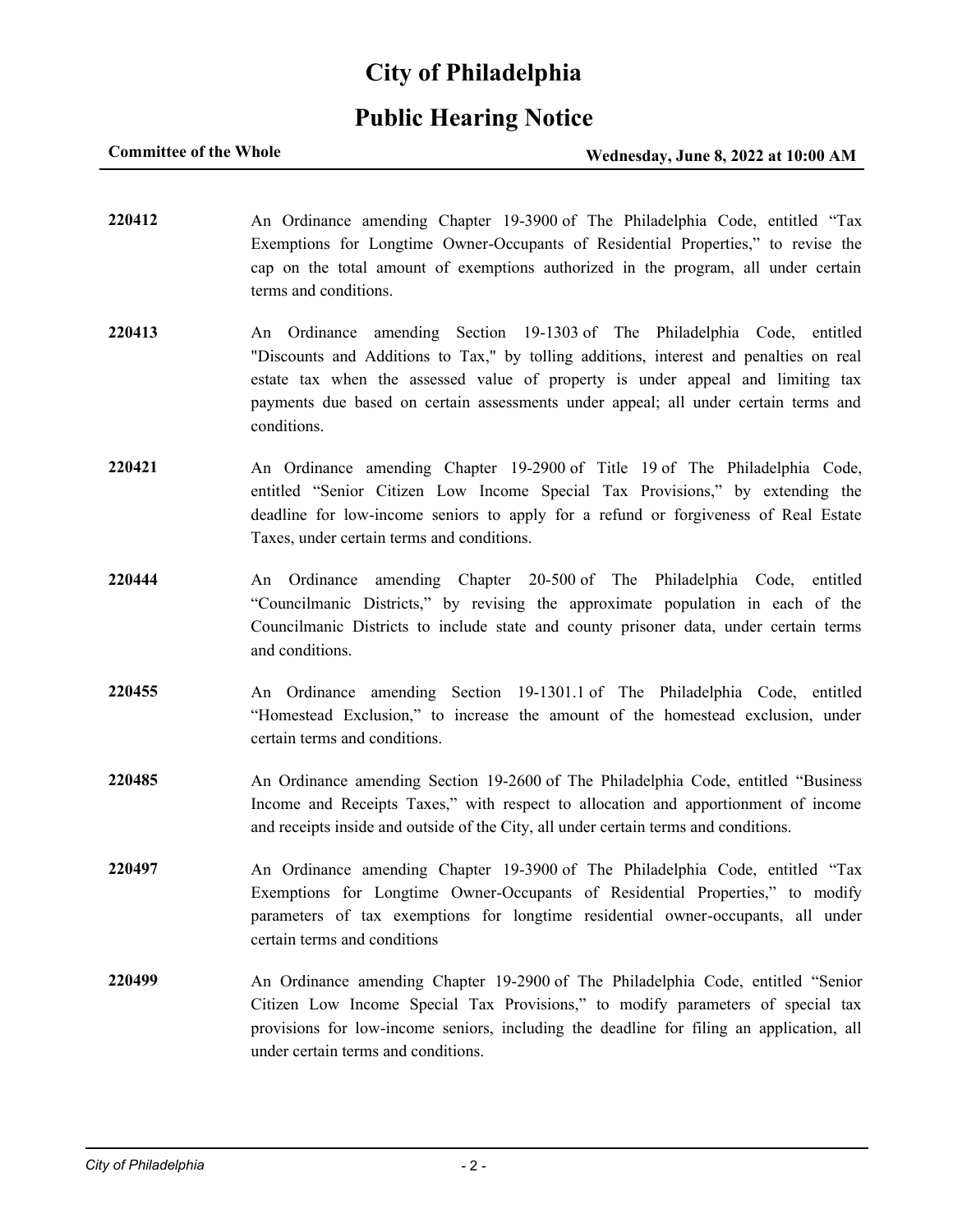## **Public Hearing Notice**

| <b>Committee of the Whole</b> | Wednesday, June 8, 2022 at 10:00 AM |
|-------------------------------|-------------------------------------|
|                               |                                     |

| 220531 | An Ordinance amending Chapter 19-300 of The Philadelphia Code, entitled "Real             |
|--------|-------------------------------------------------------------------------------------------|
|        | Estate Taxes," to establish rebates for early payment on real estate taxes, under certain |
|        | terms and conditions.                                                                     |
| 220300 | Resolution providing for the approval by the Council of the City of Philadelphia of a     |
|        | Revised Five Year Financial Plan for the City of Philadelphia covering Fiscal Years       |
|        | 2023 through 2027, and incorporating Revised changes with respect to Fiscal Year          |
|        | 2022, which is to be submitted by the Mayor to the Pennsylvania Intergovernmental         |
|        | Cooperation Authority (the "Authority") pursuant to the Intergovernmental Cooperation     |
|        | Agreement, authorized by an ordinance of this Council approved by the Mayor on            |
|        | January 3, 1992 (Bill No. 1563-A), by and between the City and the Authority.             |
| 220544 | Resolution confirming the appointment of Sarah-Ashley Andrews to the Board of             |
|        | Education of the School District of Philadelphia.                                         |
| 220545 | Resolution confirming the appointment of Chau Wing Lam to the Board of Education of       |
|        | the School District of Philadelphia.                                                      |

The Committee of the Whole will hear testimony from City departments and the public on the legislative items listed above on this day. You may also see the agenda for details at https://phila.legistar.com/Calendar.aspx.

Speakers interested in giving testimony on any of these legislative matters must call 215-686-3407, or send an e-mail to budget.hearings@phila.gov by 3 p.m. the day before the hearing and submit the following information:

- Full name (with proper pronunciation);
- Callback telephone number where you can be reached on the day of the hearing;
- Identify the bill number or resolution number or numbers that will be addressed.

Speakers who submitted the above information within the required time frame will be telephoned during the public hearing and invited to the remote hearing. They will be given additional instructions by the Committee Chair once they are connected. In lieu of live participation by telephone, speakers may also submit written testimony within the required time frame to budget.hearings@phila.gov.

Immediately following the public hearing, a meeting of the Committee of the Whole, open to the public, will be held to consider the action to be taken on the above listed items.